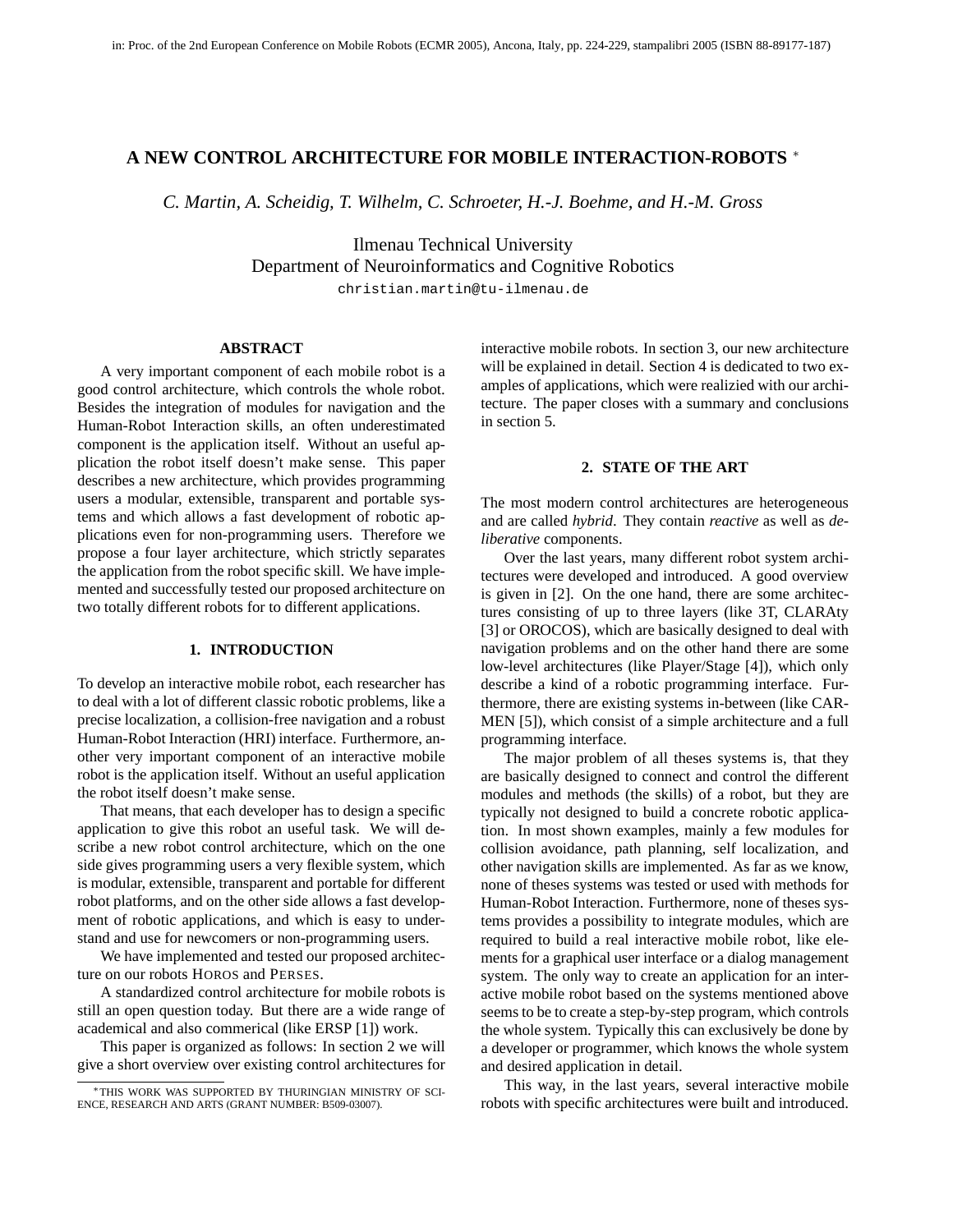One of theses robots is GRACE (Graduate Robot Attending a ConferencE) [6], which was build to tackle the AAAI Robot Challenge in 2003. The robot's software consists of many programs communicating via IPC (Inter Process Communication) and CARMEN [5]. The different programs exchange messages, e.g. sensor information, commands, or events. Each program provides one skill of the robot. This distribution guarantees the reuseability and the modularity of this system. But if someone wants to realize a new application with such an architecture, he has to know the whole system and all programs in detail.

The humanoid robot HERMES [7] is controlled by a behavior-based system [8], which uses a situation module (situation assessment and behavior selection) as core of the whole system. Around this core a set of skills is used to control the robot. The skills and the situation module are communicating via events and messages. The architecture for HERMES was designed to be reusable, but as far as we know, it was never used for another robot.

The robot MOBSY [9] uses two levels for the software integration. The most abstract level is the task level, where the overall behavior of the system is determined. The second level contains the robot-specific methods, which provide the different skills of the robot. The skills will be used in the task level to execute the behaviors. The architecture of MOBSY seems to be specially designed for the appropriate task and is not reusable for other applications.

The Care-O-bot [10] uses a hybrid architecture. The four most important components of the robot are the Man-Machine-Interaction module, a symbolic planner, a fact manager, and an execution module. Furthermore, the robot uses a database which contains all necessary information about the environment. Although this architecture contains explicit a Man-Machine-Interaction module and is used for different (but similar) robots, it seems not to be easy to create new applications, because some important parts (like to symbolic planner and the fact manager) have to be modified for each new task.

# **3. CONTROL ARCHITECTURE FOR MOBILE INTERACTION-ROBOTS**

In the following section, we will define our requirements to a control architecture for mobile interaction-robots and introduce our system in detail.

# **3.1. Requirements**

A modern robot control architecture has to fulfill the following common demands:

- *Modularity*: The different modules of the architecture must be functional independent and exchangeable.
- *Extensibility*: The architecture must be easily extensible with new modules.
- *Transparency*: An exchange or a modification of a single module must be transparent to the other modules.
- *Portability*: The architecture should be able to run on different robot platforms.
- *Efficiency*: The architecture must be able to run in real-time on the underlying robot.

Based on the introduced problems with existing control architectures, we derived the following additional demands on a control architecture for a mobile interaction robot:

- *Rapid Application Development*: quickly generation of a new application
- *Customizability*: easy generation of new applications also by non-programming users and
- *Reusability*: easy reuse of a generated application by different robot systems with different hardware components.

## **3.2. Basic Structure of the Architecture**

To build a real robotic application which can fulfill all these demands, it is necessary to separate the robot-specific methods and skills (e.g. collision avoidance or people detection) from the application itself (e.g. a robot as an office guide or a robot as a shopping assistant). Doing this way, the demands *Customizability* and *Reusability* can be easily fulfilled. To bring these different parts together, an abstraction layer in-between is necessary. As the result, our developed architecture consists of four layers (see figure 1 and 2.).



**Fig. 1**. **The four layers of the architecture.** The *Abstraction Layer*  $L_2$  separates the methods from the application.

The layer  $L_0$  (*Hardware Layer*) encloses the robot hardware (sensors and actuators), the operating system, and the low-level interface to the hardware. The low-level sensor information will be processed in the next higher level to provide different skills, which will be executed in  $L_0$ .

In the next layer  $L_1$  (*Skill Layer*) all required classical robotic-specific methods are located. Typically, these are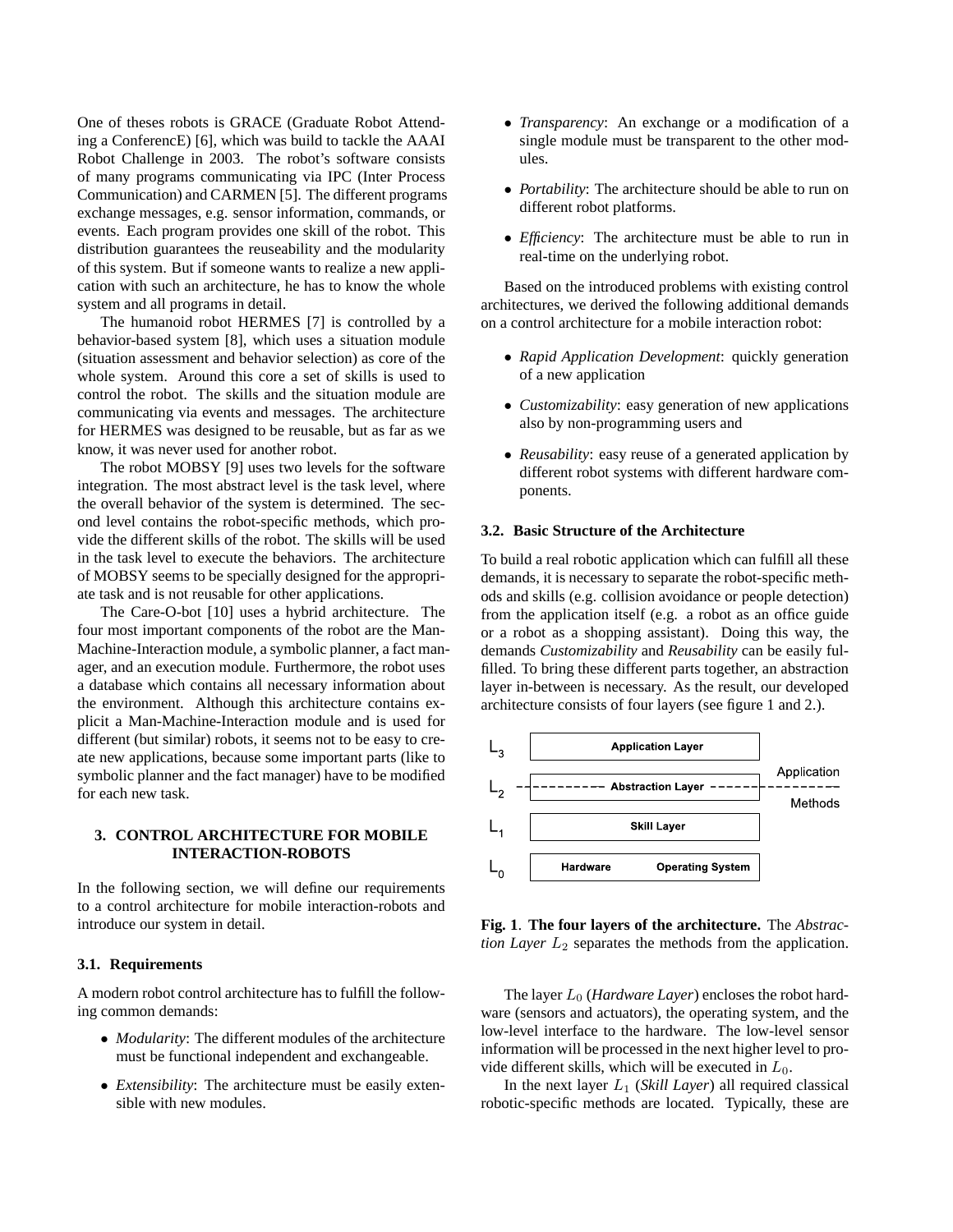modules for collision avoidance, localization and navigation, speech recognition, speech synthesis, a people- or object tracking and so on. These different robot-specific methods and skills are reusable for numerous different applications. The functionality and complexity of layer  $L_1$  depends on the underlying robot.



**Fig. 2**. **The main components of the architecture:** the method-level with robot-specific methods, the applicationlevel with a robot-independent application and a robotspecific interface to adapt the current application to the currently used robot.

The layer  $L_2$  (*Abstraction Layer*) generalizes from the robot-specific skills of  $L_1$  and provides a high-level interface to the capabilities of the robot. The skills (like navigation and people tracking) are combined in this layer to a set of high-level *Behaviors* (like people guidance). To control the skills of  $L_1$  and to get a feedback about the execution of the different skills the so called *Skill Status* is used.

The highest layer L<sup>3</sup> (*Application Layer*) provides elements, which are required for a specific application of a mobile interactive robot.

An important fact is, that all layers are only communicating with their immediate neighbours. This guarantees the transparency between the different layers.

By using this strict separation, for a new application or for the usage of an alternative robot system only the application layer  $L_3$  or the abstraction layer  $L_2$  have to be changed rather than the whole system. Thus, the introduced demands *Rapid-Application-Development*, *Portability* and *Reusability* can be fulfilled. Furthermore, to allow the generation of an application also by a non-programming user (*Customizability*), we use parameterizable elements in the application layer (the state graph and the dialog manager). In the following section, we discuss the specific components of the control architecture in detail.

### **3.3. Specific Elements of the Architecture**

As shown in figures 1-3 our control architecture incorporates a *Skill Layer*  $L_1$  and an *Application Layer*  $L_3$ , which are connected by an *Abstraction Layer*  $L_2$ .



**Fig. 3**. **The four layers in detail.** Specific elements of the four layers of the control architecture.

The *Skill Layer* consists of two main components: The robot-specific and application-independent methods and a *Blackboard System*. In the context of a mobile interactionrobot the methods should include at least a navigation strategy, a people detection module, a speech recognition and a speech generation (see figure 3). The realization of such methods mainly depends on the hardware components (the *Hardware Layer*) of the underlying robot system. For instance, a robot which is equipped with sonar sensors will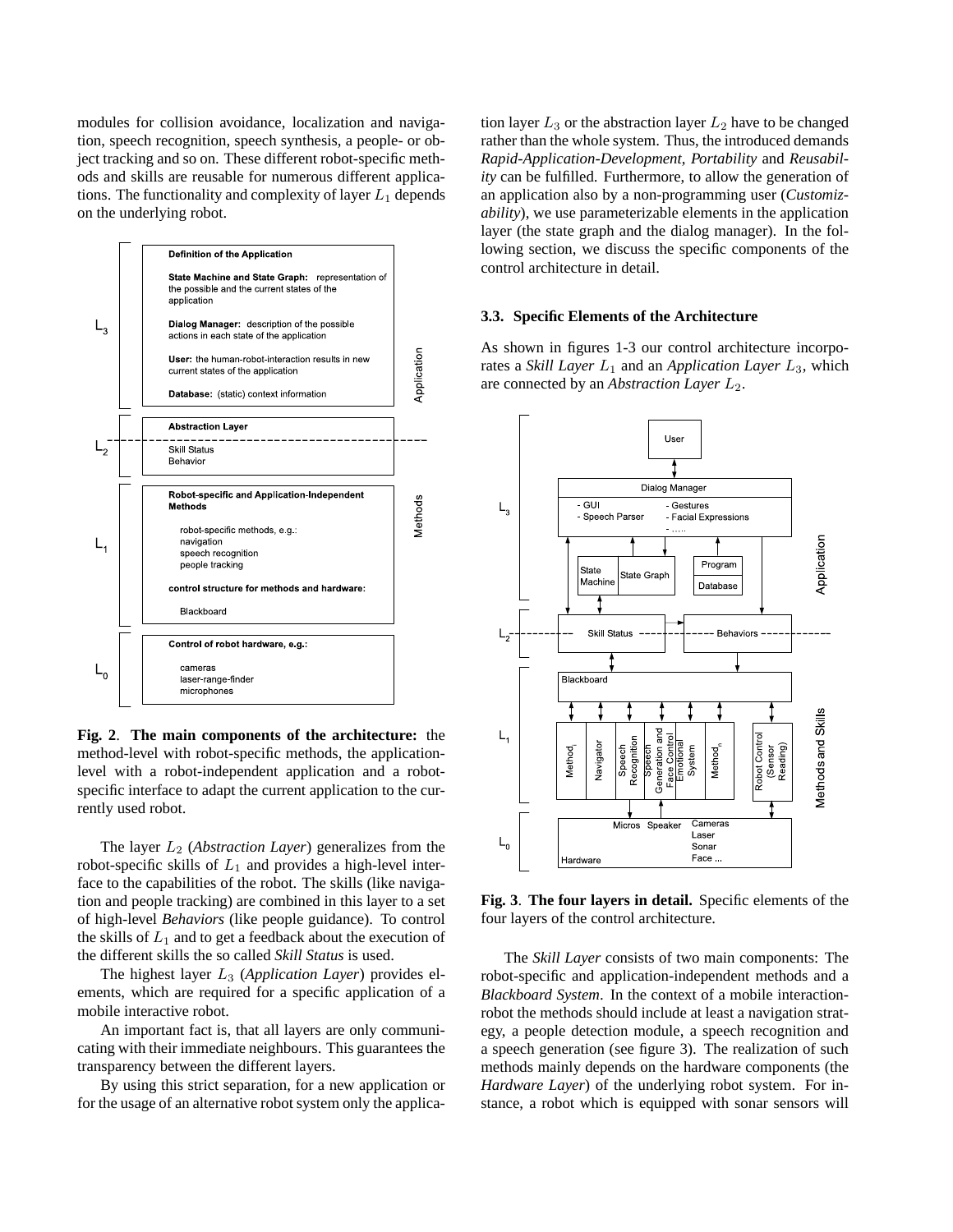use a different navigation method than a robot equipped with a laser-range-finder.

Furthermore, for the communication between all different methods we use a *Blackboard System* [11]. With the blackboard it is possible to share all required information between the different methods. Therefore, the blackboard can be considered as general shared data memory. The blackboard structure makes it easy for the programming users to integrate new modules or to make modifications on existing modules. The programmer only must ensure, that the interface from his module to the blackboard keeps consistent. Therefore, with a blackboard system the demands *Modularity*, *Extensibility* and *Transparency* can be easily fulfilled.

The available robot-specific methods of  $L_1$  will be combined in the *Abstraction Layer* to a set of high-level macrobehaviors. Each of these behaviors uses a set of available skills of  $L_1$ . Typically, the available behaviors are exclusive, i.e., only one behavior can be executed at a time. As a result, the layer  $L_2$  provides a set of high-level macrobehaviors, which can be executed without knowledge about the underlying skills of  $L_1$ . Thus, it is very easy for nonprogramming users to use the robot. For instance, in a state "Create Attention" the desired behavior could be defined as "Face the current user". Depending on the used robot a specific system could activate the (robot-specific) person tracker and track a person by moving the pan-and-tilt camera unit. Another system without a pan-and-tilt camera unit could also track the perceived person by moving the whole robot body. So the *Behaviors* and *Skill Status* translate the application-specific behaviors in the robot-specific methods. The *Skill Status* is also used to get a feedback of the execution of the underlying robot-specific method. For instance, if a navigation task can not be fulfilled (because the way is blocked), the state machine or the dialog manager can react in an application-depended way and solve the conflict.

Depending on the general application which has to be realized, the available behaviors of  $L_2$  will be combined in the *Application Layer*. This means, creating a new application means to combine the available macro-behaviors in a new kind. In praxis, this process of combination is mostly large-scaled and requires a lot of new programming which can be typically done only by people knowing the underlying robot-specific methods and their realizations. In order to simplify this, we propose the separate application-level depicted in figure 3. The elements of the *Application Layer* include a state graph (interpreted by a state machine), a dialog manager, the user (as the interaction partner of the robot), and a database, which contains the information about the environment. Thereby, the state graph incorporates the principle states of the application. For instance, the application "information system" could be defined by the states "Wait" (when no user is perceivable), "Create Attention" (when a user is perceived) and "Dialog" (when the user wants to interact) (see section 4.2 for details). Further, each state

also defines a principle behavior which will be executed if the system is in this specific state. Each state is connected with at least one other state. These connections define specific conditions that have to be fulfilled to get into a state. Thereby, the conditions result from the robot-specific methods (via the *Skill Status*) or from the user (via the dialog manager). The resulting whole definition of a state graph is based on a XML-file. So an application is more configurable than programmable, and in the consequence pretty easy to generate also by non-programming people. By defining only this state graph in the application-level, already a whole application can be generated. Therefore, the mentioned demands *Rapid-Application-Development*, *Customizability* and also *Reuseability* are fulfilled.

### **3.4. The State Machine and the Dialog Manager**

In our proposed architecture, the robot will be controlled by the state machine and the dialog manager. The state machine makes a suggestion, which default behaviour should be executed in  $L_2$  in the current state. The dialog manager can simply send this behavior to the Abstraction Layer or select another behavior. By doing so, the desired behaviors in each state can be be chosen more flexibly. For instance, in the state "Create Attention" the state graph defines a principle behavior which will be executed if no other behaviors are defined in the dialog manager. Thus, the dialog manager could also define, e.g., numerous different speech outputs to attract the user's attention in this state. Furthermore, the dialog manager can also realize, that in the context of the current application the most promising behavior among all possible behaviors in a specific state can be learned. In the next version of the control architecture, the dialog manager will also be configurable like the state graph. In the current version the dialog manager is still to program.

### **4. APPLICATIONS**

We use the proposed control architecture for our mobile interaction-robot HOROS (see section 4.1), and we are also currently engaged to transfer this architecture to our robot PERSES, a shopping assistant robot (see section 4.3). Subsequently, we discuss one part of the task of HOROS, to be an office information and guiding system for employees, students, and guests of our institute, in the context of the proposed control architecture.

#### **4.1. Robot System** HOROS

The hardware platform for HOROS is a Pioneer-II-based robot from ActiveMedia. It integrates an on-board PC (Pentium M, 1.6 GHz, 512MB) and is equipped with a laserrange-finder and sonar sensors. For the purpose of HRI, this platform was extended with different modalities (see Figure 4).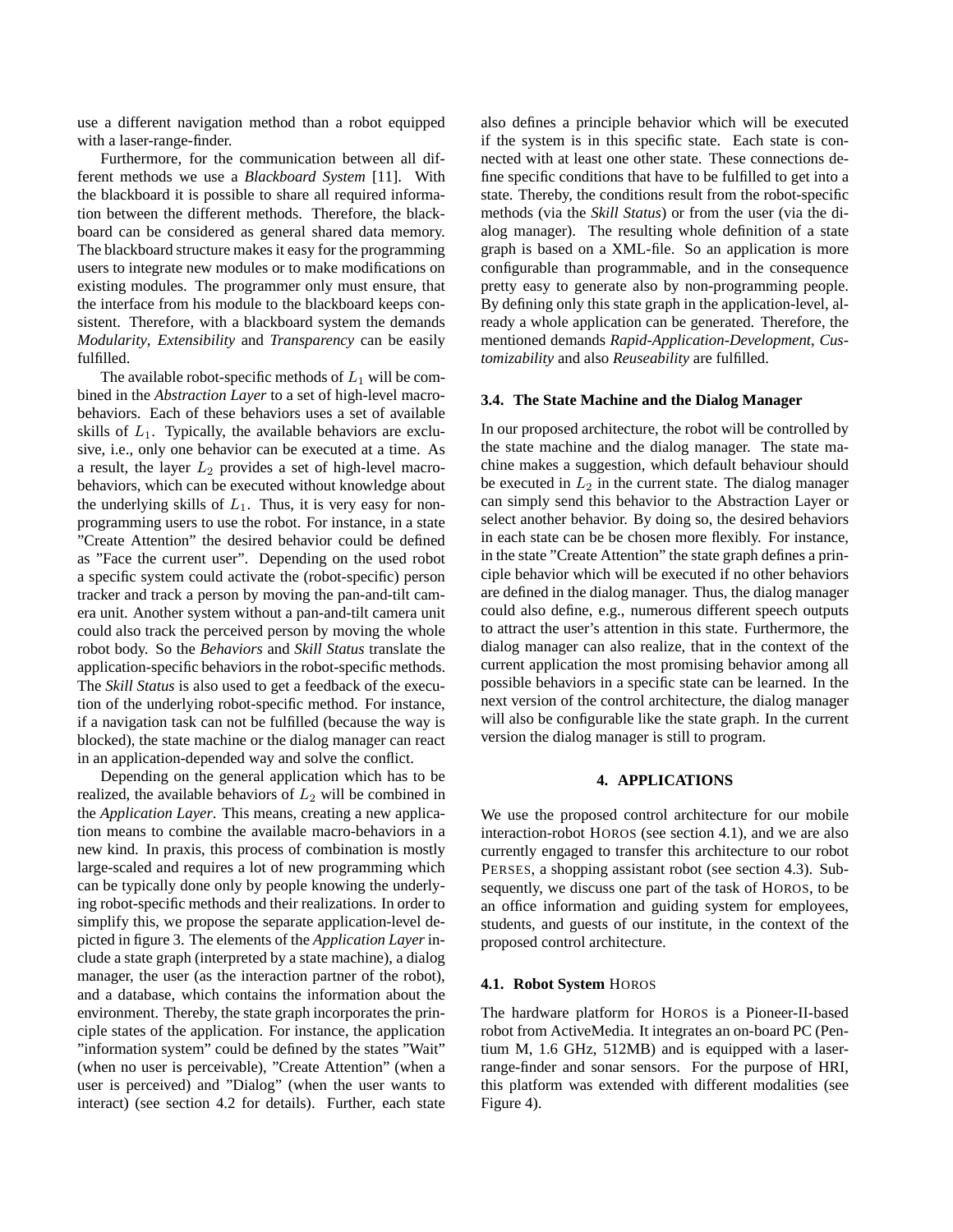

**Fig. 4**. **The HOme RObot System**. Sensory and motory modalities of the mobile interaction robot HOROS.

This includes a tablet PC (Pentium M, 1.1 GHz, 256MB) for touch-based interaction, speech recognition and speech generation. It was further extended by a robot face which includes an omnidirectional fisheye camera, two microphones and two frontal webcams for the visual analysis of dialogrelevant user features (e.g. age, gender, emotions).

# **4.2. The Control Architecture in the Context of a Survey Task**

The office application of HOROS includes a survey task, which will be discussed in the context of the control architecture. Thereby, HOROS is standing in a hallway in our department. His task is to attract attention of people that came by. As soon as the system recognized a person near him, the robot addresses the visitor to come nearer. He then offers to participate in a survey about the desired future functionality of HOROS. Further, a people tracking module is used to detect break offs, thus if the user is leaving before finishing to survey, the robot tries to make them came back and finalize the survey. After the successful completion of the interaction or a defined time interval with no person coming back, the cycle begins again with HOROS waiting for the next interaction partner. The experiment was made in the absence of any visible staff members, so the people could interact more unbiased. The respective state graph as an element of the Application Layer  $L_3$  is shown in figure 5.

Each state of the state graph has also some defined input conditions. So if the specific input conditions of a state are fulfilled the application will get into this state. In each state, all outgoing conditions must be consistent. Exemplary, the incoming and outgoing conditions for the state "Create Attention" are depicted in figure 6. This state can be reached



**Fig. 5**. **State graph for the survey task.** The state graph consists of only four states which already define the principle application.

only from the state "Wait" (see figure 5) by the following incoming conditions: the application was longer than 30 seconds in the state "Wait" (the last interaction partner of the robot left the surroundings of the robot) and at least one new user is perceived. In figure 6, two outgoing conditions are also depicted. These are as well the incoming conditions for the state "Wait" (the perceived user left the surroundings without an interaction or the perceived user came not closer to the robot within 15 seconds) and for the state "Interaction" (at least one perceived user came closer than 0.75 meters to the robot).





The state "Create Attention" is also defined by a general behavior "Face User", that will be executed if the application reaches this state via fulfilled input conditions. This behavior will be routed to the dialog manager next. If there are no other defined behaviors for this state in the dialog manager, "Face User" will be sent back to the Abstraction Layer  $L_2$ , then to the Skill Layer  $L_1$  and subsequently will be executed by the Hardware  $L_0$ .

Simultaneously to these processes, the robot permanently perceives its environment in the Hardware Layer  $L_0$ . Using the respective sensor readings in the Skill Layer  $L_1$  the used methods and Blackboard variables are updated. Consequently these Blackboard variables can also result in an updated Skill Status in the Skill Layer  $L_2$  and subsequently in a newly activated state of the state graph. State transitions in the state graph can also be caused by user inputs, e.g. via the GUI in the dialog manager.

Another application of HOROS based on our control ar-